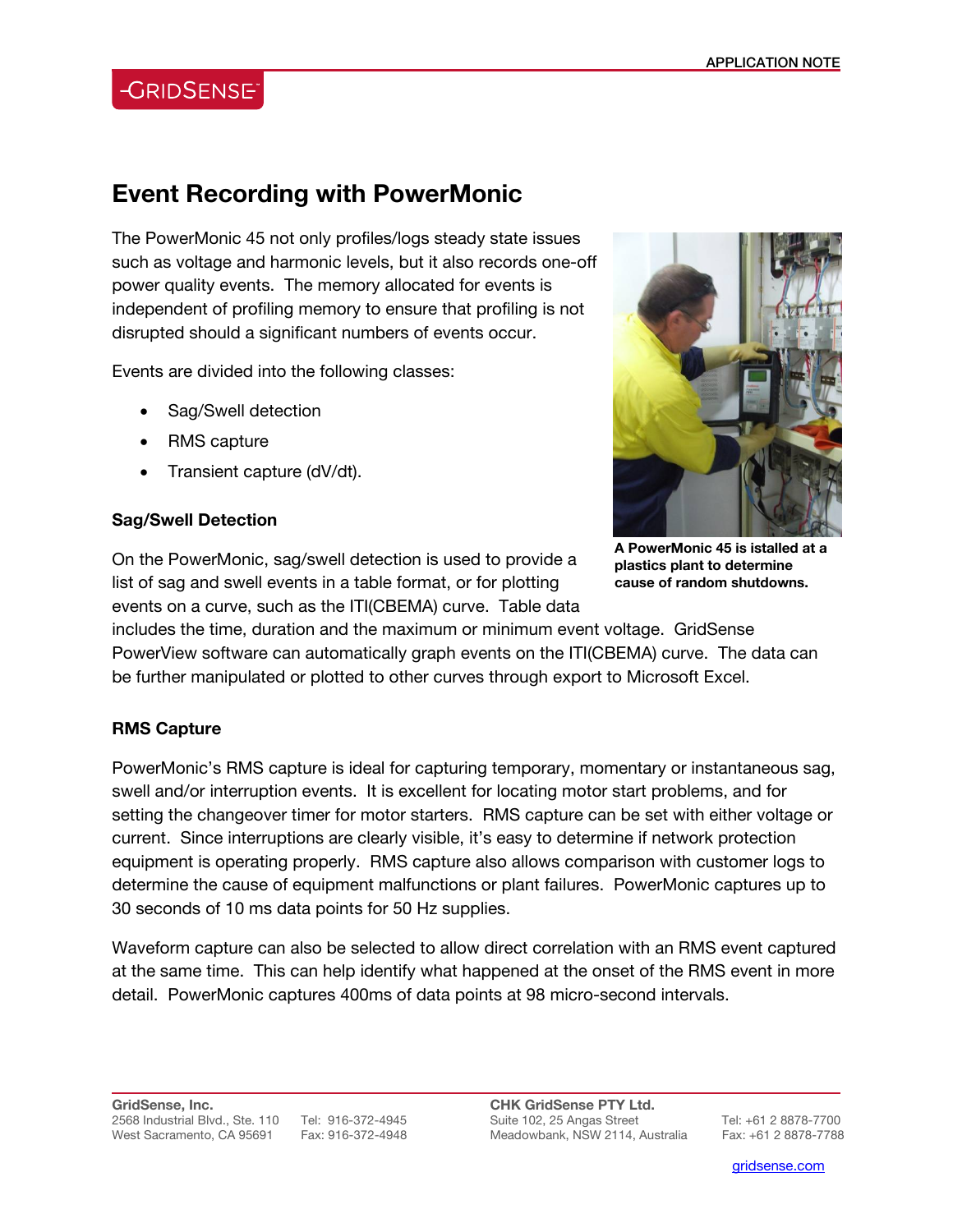

### **Transient Waveform Capture**

Transient waveform capture allows the logging of low frequency oscillatory waveforms that occur as a result of the energization of a capacitor bank and notching, caused by the commutation of electronic devices such as Silicon Controlled Rectifiers.

#### **Required Standard (Australia)**

The following provides a summary of the standards that apply to events captured by the PowerMonic 45:

- Sags No standard applies at this stage
- Swells The National Electricity Rules Figure S5.1a.1
- RMS voltage capture Voltage fluctuations are managed by AS/NZS61000.3.3, AS/NZS61000.3.5 and AS/NZS61000.3.7
- RMS current capture Large swings in current cause voltage fluctuations; therefore current capture is generally managed through voltage fluctuations, though distributors may have loca requirements
- Transient waveform capture Compatibility limits have not been applied for transients and notching at this stage; obsolescent standard AS2270.2 provides guidance on the management of notching, and oscillatory transients should be managed to industry best practices.

#### **Case in Point**

A plastics factory was experience random shutdowns of its variable speed drive (VSD) equipment. Unblocking of equipment was time consuming and the resulting delays were damaging client relationships.

A PowerMonic 45 was installed at the main switchboard and set to log transient waveform capture, as well as RMS capture, voltage, and harmonics. Fig. 1 shows a low frequency oscillatory transient that caused a major shutdown of the plant.



 $\overline{a}$